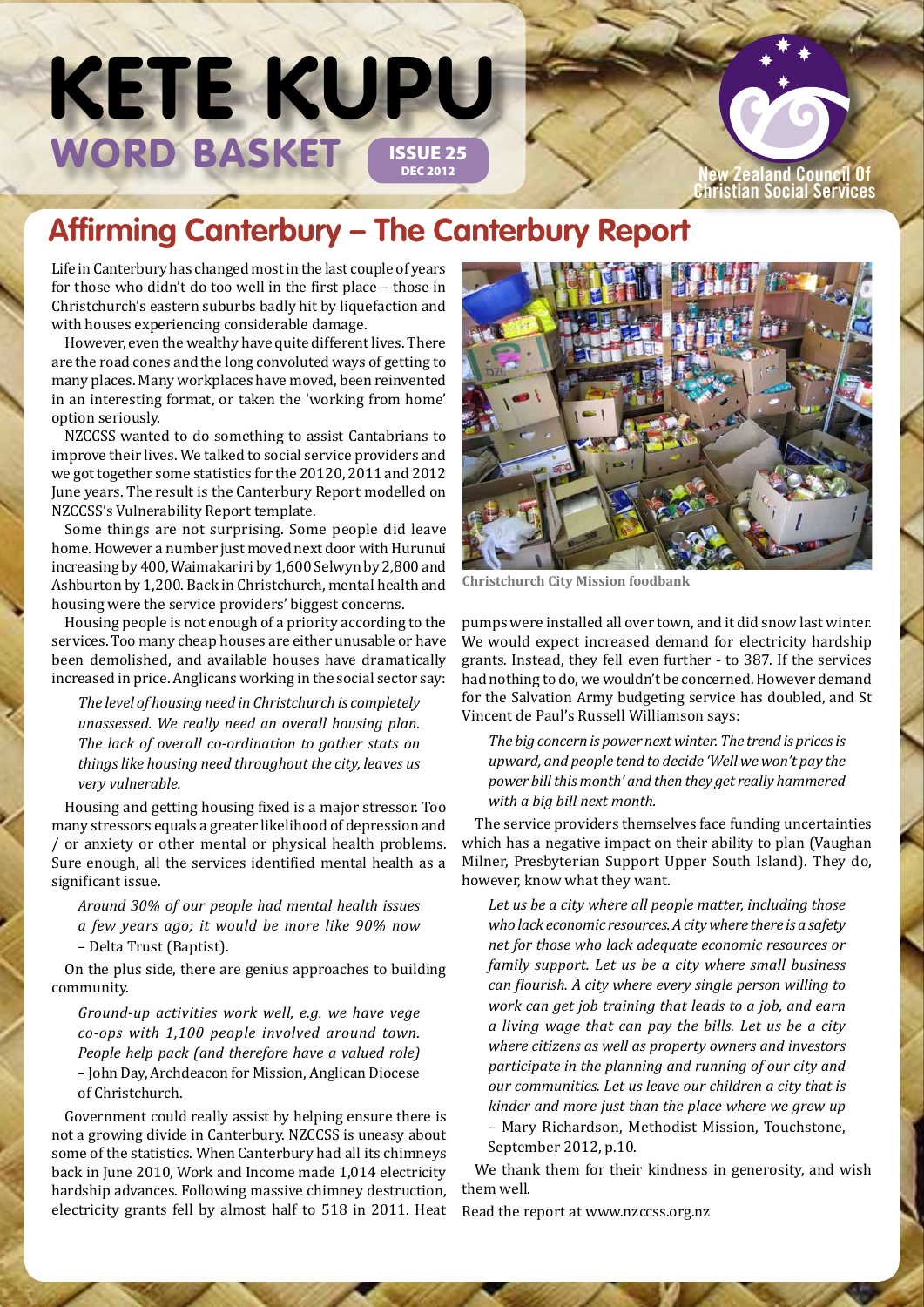### **Contents**

| Affirming Canterbury - The Canterbury Report                                    |   |
|---------------------------------------------------------------------------------|---|
| Child Wellbeing Test instead of a Work Test? Welfare Reform                     |   |
| <b>Barefoot for Child Poverty - Experts Group on Solutions to Child Poverty</b> |   |
| <b>Breakfast and Lunch in Schools</b>                                           | 3 |
| <b>Housing Policy Differences Become Clearer</b>                                |   |
| <b>Cardboard House Competition</b>                                              |   |
| <b>Summit Confirms Commitment to Reducing Income Inequality in Aotearoa</b>     | 5 |
| Premium Charging in Rest Homes - what are your thoughts?                        | 6 |
| Family Trusts - Are the wealthy paying their fair share?                        | 6 |
| <b>Challenging Inequality in Aged Care - Pay Equity Legal Action</b>            |   |
| <b>Legislation and Submissions</b>                                              |   |
| <b>2013 Events, Training and Conferences</b>                                    |   |
| The Young People of Manurewa                                                    |   |

### **Child Wellbeing Test instead of a Work Test? Welfare Reform**

A "child wellbeing test" would be a far better than a "work test" as the basis for the latest round of welfare reforms and an "investment approach" based on "incentivising" people into work would be better than sanctions. These were two key points made to the Social Services Select Committee by NZCCSS at hearings on the latest Social Security (Benefit Categories and Work Focus) Amendment Bill last month.

This Bill is the latest round of the Government's Welfare Reform programme and it focusses on sickness beneficiaries, sole parents and unemployment beneficiaries – turning them into "jobseekers" with a variety of social obligations placed on them. The preface to the Bill talks of government believing that most people on a benefit want to work and given this, Government wants to invest in them to make that happen. The body of the Bill describes the social obligations (enrolling your children in ECE, ensuring they are vaccinated, ensuring they attend school, being available for part-time and full time work when your children reached a certain age, drug testing, etc.) and the sanctions or punishment that would be meted out if you do not do what is required of you.

NZCCSS agrees that investing in people is always a good idea. Jobs which actually pay enough and are flexible enough have the potential to help families out of poverty. However, the job should not be the point. The wellbeing of the families' children must be paramount. The recently released White Paper on Vulnerable Children puts children at the centre and proposes to put in place policy and solutions that are the best for the wellbeing of the child. NZCCSS believes this must apply in welfare reform policy as well. When working with families with children, substitute the "work test" (the test that says if you do not demonstrate you are willing to take a job, any job you will be sanctioned, i.e. lose half or more of your benefit payments) with a "child wellbeing" test.

When a parent on a benefit is being asked to take on

a job such a "child wellbeing" test would look at such factors as: are there quality ECE services available near the beneficiaries' home? Is there appropriate public transport able to take the parent from the ECE centre to work and back – at appropriate times? Does the employer have family friendly policies (can the parent take time off for school holidays and for child illness)? Does the job pay enough after taking into account all of the additional costs of ECE, travel, etc.? If the supports and employment conditions are not available then forcing the beneficiary into a job of this nature is likely to be detrimental to the child's wellbeing – and failing the "child wellbeing test" would mean no sanctions when the parent does not take up the offered position.

NZCCSS compared the "investment approach" when investing money in banks or companies to the approach taken towards beneficiaries in this Bill. Banks and companies "incentivised" high performance by offering financial rewards, not threatening the removal of half the income of the workers if they don't do a good job, as is the case with the approach proposed for beneficiaries in this Bill. NZCCSS recommended the same "incentivised" approach to welfare reform.

More money could be provided for beneficiary families with children by paying extra to those families who ensure their children are enrolled with a PHO, have their vaccinations up to date and are enrolled in an ECE centre, etc. We believe this would be a politically palatable way of increasing incomes for some of our most disadvantaged children. The additional money would only go to those families who are doing the right thing for their children and this would be in line with government's and the wider public's desire for better outcomes for New Zealand's children.

The NZCCSS submission is on our website: [www.nzccss.org.nz/publications](http://www.nzccss.org.nz/site/searchpub.php)

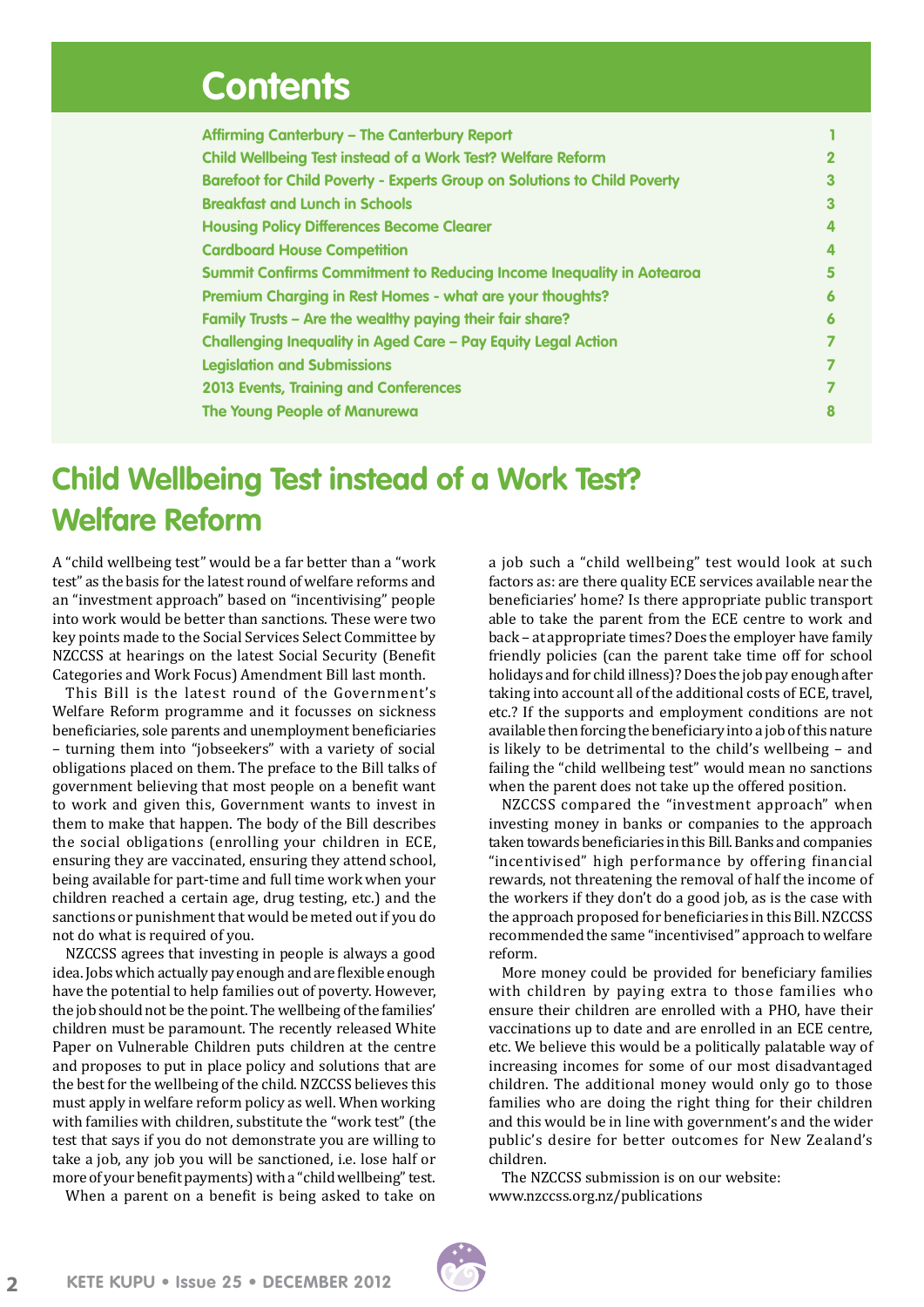### **Barefoot for Child Poverty - Experts Group on Solutions to Child Poverty**



December 12 was the day chosen by the Children's Commissioner' to release the "Solutions to Child Poverty in New Zealand Evidence for Action" report from his Experts Group on Solutions to Child Poverty. The report spells out the dire situation of the up to 25% of New Zealand's children who live in poverty. It identifies that not only is child poverty in a developed national immoral, it is also costly, with the

**Trevor McGlinchey speaking at the Barefoot for Child Poverty rally.**

current economic cost of the impacts of child

poverty being some \$6-8 billion per year. It identifies that "without doubt child poverty can be reduced" and sets out 78 pragmatic and achievable recommendations that would undoubtedly seriously reduce child poverty in New Zealand

NZCCSS Executive Officer Trevor McGlinchey spoke on child poverty at a rally on the steps of Parliament organised by the Youth Branch of Child Poverty Action Group. This rally, a "Bare your Soles for Child Poverty" gathering, was well attended by CPAG supporters and by members of the Green Party and Labour Party caucuses. Here are some excerpts from Trevor's address to the rally.

"When we talk about our kids we have lots of sayings:

He taonga ngā tamariki *Our children are treasures*



**Barefoot messages at Parliament [source: Every Child Counts]**

Ko ngā rangatahi ngā rangatira mo āpōpō *Young people are our leaders for tomorrow* Aotearoa he wāhi pai mo ngā tamariki *New Zealand's a great place for kids*

But we just heard that's not true for children living in poverty. For the 270,000 children living in families on benefits and for many children living in low paid working families - Aotearoa is not such a great place.'

"Yesterday the Expert Advisory Group on Solutions to Child Poverty released their recommendations. These are sensible recommendations that will make a difference. While, for some of us they don't go far enough, we must acknowledge they do provide good first steps to begin to eliminate child poverty."

"Governments will follow the lead of the people. If enough New Zealanders stand up for our children … governments will begin to prioritise our children's wellbeing. To all of you who have come today kia ora for baring your feet for eliminating child poverty! Keep pushing, keep demanding and keep insisting that we eliminate child poverty in New Zealand".

A full copy of the report is available at: www.occ.org.nz

### **Breakfast and Lunch in Schools**

*"A nation with poor children is a poor excuse for a nation"* (Bryan Bruce)

One of the priority recommendations of the Experts Advisory Panel on Child Poverty is that a collaborative food in schools programme be implemented. The Experts Group recognised that a number of organisations and programmes are already providing some form of food to schools but "central government has a responsibility to provide leadership and resources to assist schools through a national strategy for food in ECEs and schools in low-decile neighbourhoods" (p.60).

Coincidentally, the Education (Breakfast and Lunch Programmes in Schools) Amendment Bill was drawn from the Member's Bill ballot in Parliament. The Bill submitted by Mana Party Leader Hone Harawira aims to set up government funded breakfast and lunch programmes in all decile 1-2 schools. The programmes would include employing a coordinator to work with the schools, local businesses, community groups and existing programmes to provide breakfast and lunch programmes. The costs

are estimated at \$100million including food, staffing, administration, monitoring and evaluation.

The main concerns voiced by those opposed to such legislation seem to be focused around concerns that parent responsibility for providing for kids would be undermined and that the money involved would be better spent on improving the resources and education provided in the lowdecile schools. Both objections are legitimate concerns but need to be weighed up against the urgent and proven need in low income communities for direct and effective action to meet the nutrition issues affecting thousands of kids every day. The current ad hoc and charity-based programmes do not address those needs consistently and equally and many children in need are missing out on help. This Bill represents an opportunity for action that might not otherwise happen.

The Bill is due to be read for the first time on 13th February 2013 and already has the support of several parties and hopefully will win wide enough support to go to Select Committee. Find out more about the Bill at http://feedthekids.org.nz/

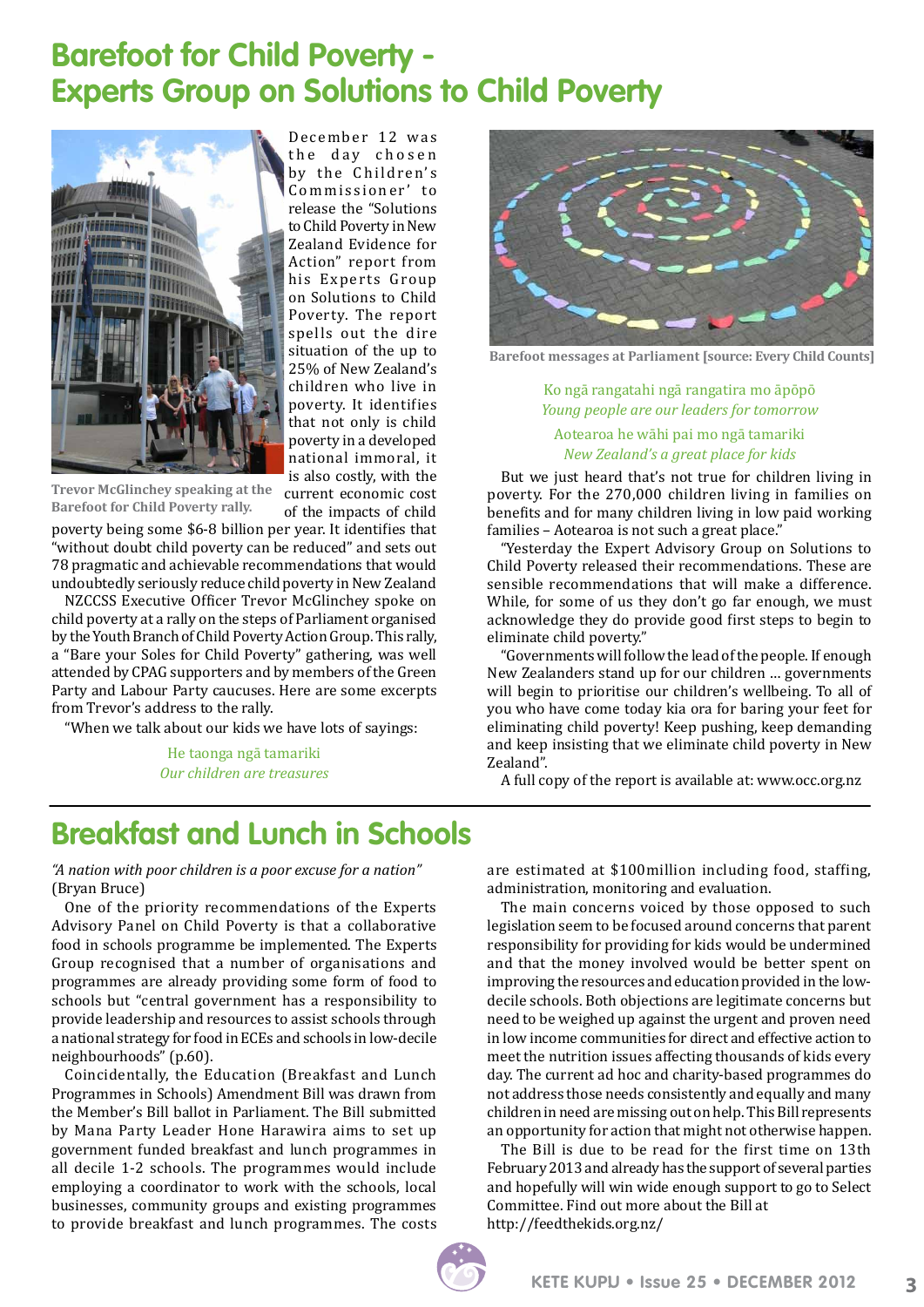## **Housing Policy Differences Become Clearer**

#### **By Paul Barber, NZCCSS Policy Advisor**

Recent weeks have seen some significant housing policy announcements from the Government and the Labour Opposition.

The Labour Party launched its Kiwibuild and Healthy Homes Guarantee policies at its annual conference in November. The Kiwibuild policy is a major commitment to Government-led investment in housing that is aimed at the middle of the affordability market. The promise to build 10,000 affordable homes per year at a cost of \$300,000 or less, half of them in Auckland, is a major commitment to address the lack of new housing construction and to give first home buyers a chance to enter the housing market. Accompanying this was the move to enforce a minimum insulation and heating standard for rental housing. Building on the success of the Warm Up NZ insulation programme, such a policy would be a welcome step towards raising the standard of rental housing, particularly for low income renters. While it does not represent a comprehensive housing warrant of fitness, it recognises the importance of improving all housing quality, including the private rental stock. In making these announcements, Labour has moved closer to the policy commitments of other opposition parties such as the Green Party and Mana Party to increase supply. Kiwibuild does not address the situation of those on low incomes who have to rent and whether there are plans to also increase the state and community housing rental stocks to meet the needs of those who cannot afford to buy a \$300,000 house.

Shortly before these Labour Party announcements, the Government finally released its response to the Productivity Commission report on its inquiry into Housing Affordability (from April 2012). This response amounted to accepting almost all its recommendations and then claiming to be "working on all of them". Few specific commitments were made and there are few solid timelines or concrete commitments. The major area of interest appears to be in loosening up constraints on urban boundaries to allow housing development on the margins of cities and a desire to speed up consenting processes for new development. A number of recommendations are directed at making it easier for Māori land owners to finance and build on lands held in common ownership (see: [www.beehive.govt.nz/release/govt-responds-housing](www.beehive.govt.nz/release/govt-responds-housing-affordability-report)[affordability-report](www.beehive.govt.nz/release/govt-responds-housing-affordability-report)).

Minister of Housing Hon Phil Heatley has reiterated current policy that his government is not going to invest any more than the current \$14billion asset that is the current level of social housing owned by Housing NZ. His government's focus is on better utilising this resource for those most in need and for finding ways to better use the more than \$2billion spend each year in housing assistance (mainly through Accommodation Supplement and Income Related Rents). This government will maintain current stock but wants to grow the non-government sector to meet future demand. However, there are no details of how a sector that is currently funded to add around 200 – 300 houses per year is supposed to grow to provide the thousands of affordable houses a year that are actually needed.

Decisions can be expected in the first half of 2013 in several areas. It seems likely that responsibility for housing needs assessment will be concentrated with the Ministry of Social Development which already administers the largest part of housing assistance through the Accommodation Supplement. Decisions on initial asset transfers of state housing stock to non-government providers and related changes to the regulatory framework are also expected. It is also likely that funding for income-related rents will be extended to the non-government sector but with changes to make it more flexible form of assistance.

### **Cardboard House Competition**

**By Jolyon White, Social Justice Enabler justice@anglicanlife.org.nz** 



**Hamilton Girls students with their winning cardboard house creation.**

The 2012 Cardboard House Building Competition has just come to a close with the winning school receiving free insulation. The competition was an education campaign run in schools by the social justice unit of the Christchurch Anglican Diocese designed to raise awareness about childhood poverty and cold, damp rental housing. There were 41 entries across the country from Waiheke Island to Dunedin. Schools were provided with curriculum material covering social studies, art, science, maths, and technology to ensure any school that wanted to enter could find a way to do so. The entries were judged on structural impressiveness, creativity, and the way the construction highlighted the problems or cold, damp housing. Timed to catch junior high students while senior students were on exam break, the response from schools that entered was encouraging. All the entries showed great engagement with the issues and some pretty impressive design work (pictures of all the entries can be found on the facebook page "CardboardHouseCompetition"). Feedback from all the schools was positive no matter what part of the country they were from.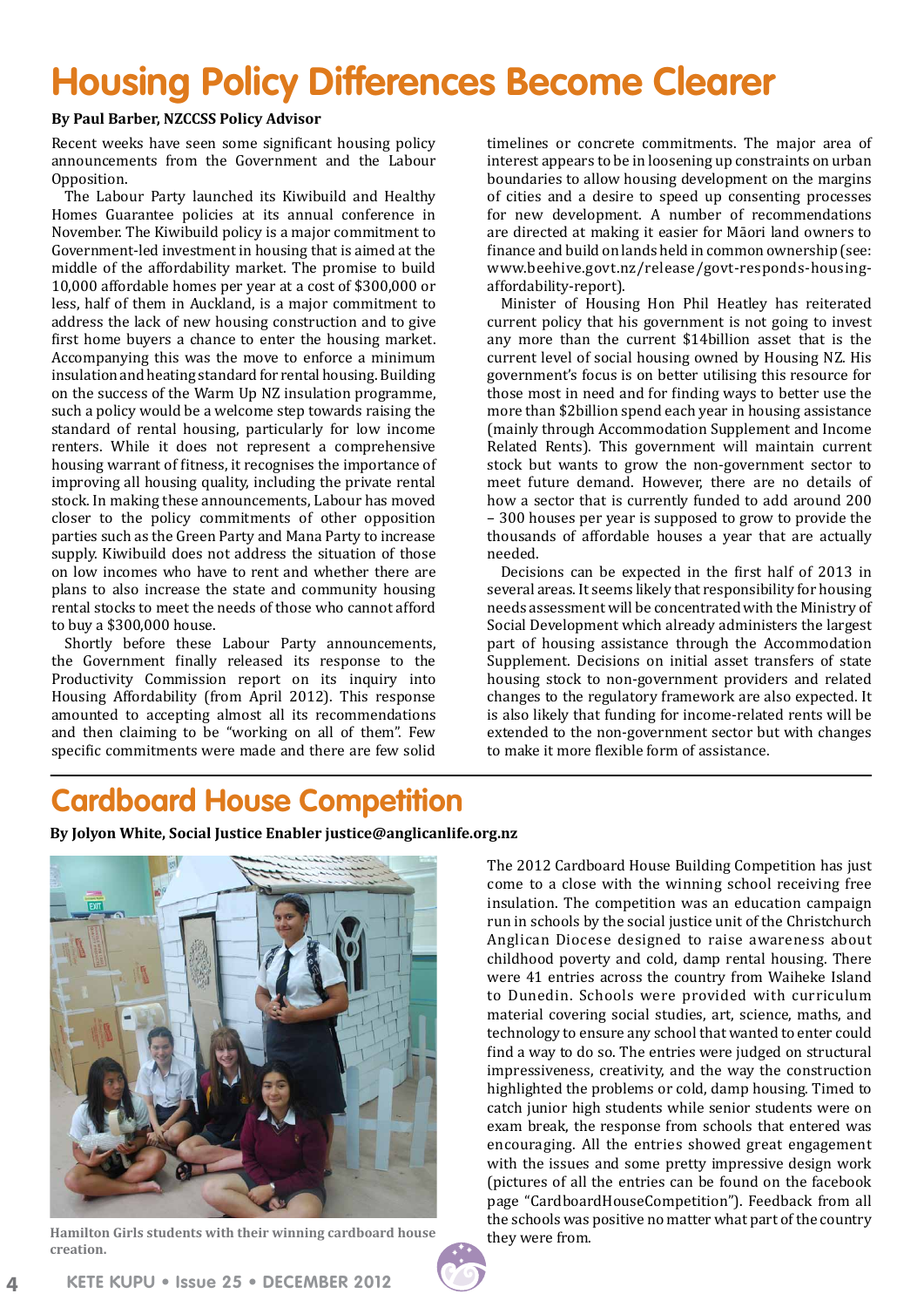*"Thanks, our kids had very little to no idea about the issues that are caused by poverty. This caused great discussion"* (Cromwell).

*"We had an absolute blast constructing and learning about insulation and health concerns that affect many of our children"* (Manurewa).

Photos of all the entries were sent to the Minister for Housing with a request from the students for a warrant of fitness on rentals. This added an element of civics education to the competiton; the response from the Hon Phil Heatley's office will be sent back to each school.

While a warrant of health fitness for rental properties would be great, it would be even better if landlords simply lived up to their moral responsibility. Landlords with cold damp rentals are exploiting the tenants for profits. If you can't afford to own a safe, warm rental, then you can't afford to own a rental. It's summer now. Landlords have 6 months to sort out their properties before they start causing unnecessary suffering again.

Even though the competition was reasonably small the response was so good we will build on it with another event next year. We don't know what we will set as the challenge yet, but the issue we will focus on will be inequality. If you 'like' the cardboard house competition page we will keep you posted when the next event is announced.

Oh, the winning school? Hamilton Girls High - check out their creation on Facebook.

#### **Summit Confirms Commitment to Reducing Income Inequality in Aotearoa**



Around 50 people representing a cross-section of people and organisations who have already committed expertise and energy to the movement to reduce a gathering in Auckland in November. Organised through the NZCCSS Closer Together Whakatata Mai – reducing inequalities project

(www.closertogether.org.nz) and the Closing the Gap - The Income Inequality Project (www.closingthegap.org.nz) with support from the JR McKenzie Trust, the day was aimed at seeking shared commitments to further collaboration on the issues.

Two keynote speakers shared their vision for a more equal country. **Major Campbell Roberts**, Director of Salvation Army Social Policy and Parliamentary Unit, reminded the group that income inequality has increased faster in Aotearoa than in any other OECD country in the two decades from the mid-1980s – mid-2000s. Most of the increase was due to larger rises in overall incomes for the top 20 per cent of income earners while those in the bottom 20 per cent saw their incomes continue to decrease in relation to inflation. The issue is a distribution issue and not a scarcity problem. He said that New Zealand is suffering primarily from a "poverty of compassion", as there seems to be little political will to reverse the growing and unnecessary deprivation. He outlined three areas which he believes can effectively reduce inequality in New Zealand in a practical way:

- creation of a liveable wage
- reduction of childhood poverty
- ensuring everyone has access to healthy and affordable housing.

His full address is online at: [www.salvationarmy.org.nz](www.salvationarmy.org.nz/research-media/social-policy-and-parliamentary-unit/conference-papers/overcoming-the-gap/)

**Dr Tracey McIntosh,** Head of the Department of Sociology, Auckland University, talked about her work as Co-Chair of the Experts Group on Solutions to Child Poverty. She spoke of the need to have child poverty legislation and targets to reduce child poverty. Solutions that are identified need to work for Māori and Pasifika

children, as they make up the largest proportion of children affected. She spoke of ensuring that we honour the social contract, where benefits must accrue to the collective and not be captured only by some.

Among the responses and actions she suggested were:

- Investing in the wellbeing of our Māori and Pasifika children who when they grow up will make up 50% of the workforce by 2030.
- Education must be at the heart of responses but education that really works for the most disadvantaged.
- Use the NZ Science Challenge People's Portal to suggest projects to fund research into quality of life, reducing inequality, a good life for all www.thegreatnzscienceproject.co.nz/home

*Current Initiatives:* There are several initiatives already underway that provide a basis to further build the momentum to reduce inequality and poverty.

- **Book project** "Inequality: A New Zealand Crisis and what we can do about it" edited by Max Rashbrooke and published by Bridget Williams Books with NZCCSS (May 2013 publication).
- **Bryan Bruce documentary film** on the growing gap between rich and poor in New Zealand www.redsky.tv/home.html.
- **Spirit Level documentary film** being produced in the UK (September 2013 likely release) http://thespiritleveldocumentary.com/.
- **Living Wage Campaign** www.livingwagenz.org.nz
- **CPAG Court of Appeal case** on discrimination against children through the Working for Families legislation www.cpag.org.nz.
- **UN Periodic Review of Human Rights** an opportunity to draw attention to the international moral commitments NZ has made to equality. The Human Rights Commission is coordinating the submissions on this (Jan – June 2013) [www.hrc.co.nz.](www.hrc.co.nz/international-human-rights-new/new-zealands-international-obligations/universal-periodic-review)
- **Local Body elections** in September 2013 will be a chance to promote local responses to inequality.

Those who attended the summit supported continued collaboration and several working groups were established to follow up on strategies and shared tasks. Contact paul. barber@nzccss.org.nz or peter@closingthegap.org.nz

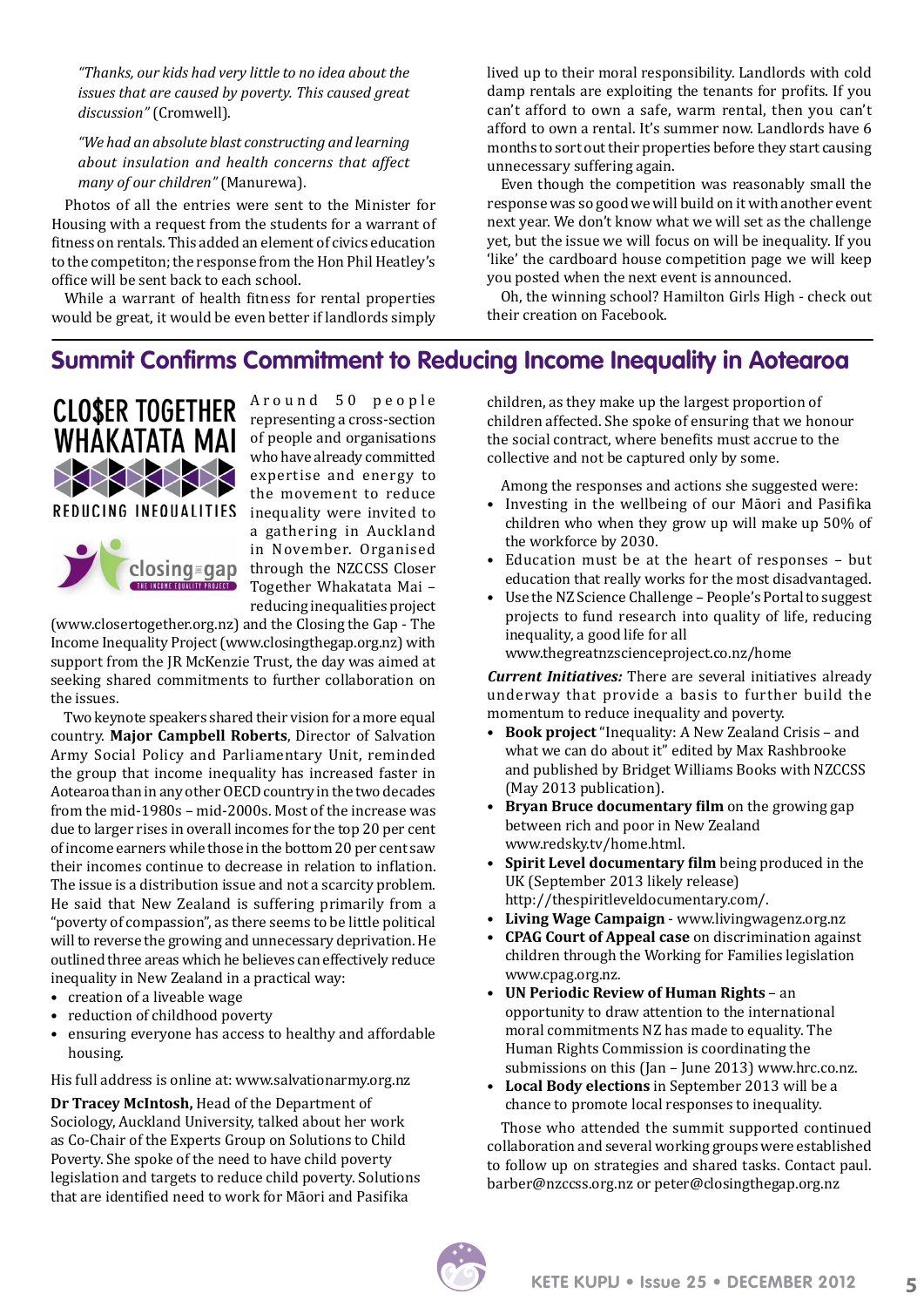### **Premium Charging in Rest Homes - what are your thoughts?**

The Government is seeking public feedback on an issue that has been sitting with the Minister of Health for some time. How to manage the pressure from rest home providers who want to offer rest home places to older people at a "premium rate" above the amount the government is willing to pay through the aged residential subsidy?

More than 30,000 people are living in aged residential care in New Zealand provided by around 680 facilities throughout the country. Every older person has a right to access this service and, as a basic principle of such health services, it can be freely and equitably accessed if a person is assessed as needing this level of care and support. Unlike public hospitals, this service is not provided by a DHB directly but is contracted out to a mix of private for-profit companies and owner-operators, as well as not-for-profit agencies such as NZCCSS member organisations. The price DHBs pay for this service is fixed nationally and service providers are not allowed to charge residents more than that fixed price for that service.

For a number of years it has been clear that the price paid lags behind the amount independent experts have calculated is necessary to cover the full costs of running such an operation, including the costs of reinvesting in building and replacing existing capacity (the "investment gap"). Both the previous Labour-led government and the current National-led Government have consistently refused to increase subsidy funding to a level that meets all costs of providing the service. As a consequence, the process of premium charging has become more and more common, where providers charge a "premium" to recognise the fact that the room and services provided go beyond the minimum required by the Government subsidy.

The Government wishes to allow some operators to offer only premium rooms, meaning that there would be no "standard" rooms available at the subsidised rate in that facility. People who are unable or unwilling to pay for services above the subsidised rate would have to seek a room in another facility offering the service without additional charge.

The Minister Hon Jo Goodhew says: "Allowing some premium-only facilities will give New Zealanders increased choice and give providers greater freedom to design and operate their facilities. It will also support continued private sector investment in aged residential care, particularly in higher cost areas. To balance this, safeguards are proposed to ensure aged residential care remains affordable and available to all older New Zealanders. Sufficient standard, or no extra charge, rooms will still be required to be available in each region."

There are proposed ways to ensure that sufficient standard rooms will be available. NZCCSS will be asking whether the more than 50% of older people with little or no extra income or wealth from which they can pay "premium" charges, will still have equitable access to good quality aged care? Will the proposed system for managing available standard rooms be workable and equitable?

The consultation document is online at the Ministry of Health website; [\(www.health.govt.nz\).](www.health.govt.nz/publication/premium-only-aged-residential-care-facilities-and-stand-down-provisions-mixed-facilities-discussion)

If you have comments to make that you would like NZCCSS to consider in its submission on the document, please contact paul.barber@nzccss.org.nz

### **Family Trusts – Are the wealthy paying their fair share?**

New Zealanders are "world leaders" in family trust creation, with an estimated one family trust per 18 people compared with Australia's one to 34 or the UK one for every 294, according to the Law Commission. There are many theories why New Zealand has so many trusts, but it is clear that family trusts are a routine part of tax planning used by lawyers and accountants to minimise their clients' tax liability. For instance, when the top tax rate was raised in 2000, the number of family trusts rose by 60% (www.lawcom.govt.nz/project/review-law-trusts).

In times when things are tough and we constantly hear government saying there is not enough tax revenue to meet the costs of social assistance, it is of great concern that high wealth and income families appear to be using trusts to hide assets and income and even qualify for social assistance such as the aged residential care subsidy, student allowances or Working For Families.

The Inland Revenue Department is reported to be scrutinising those using trusts for tax purposes more closely and the Ministry of Social Development is also reported to be taking a much more proactive interpretation of the law around family trusts as it relates to eligibility for social assistance programmes.

In the debate about funding for aged care or social assistance for vulnerable children, the hundreds of thousands of New Zealanders who are using family trusts need to consider if they are being fair to those around them. Those who feel their hard-earned wealth is being targeted by the government need to consider the social responsibilities that come with large wealth. Those responsibilities include paying your fair share and concern for those who are less fortunate. We need to remember the aphorism "there but for the grace of God go I". Our tax system funds aged care and other social support precisely for those who through illness, misfortune or disability cannot support themselves.

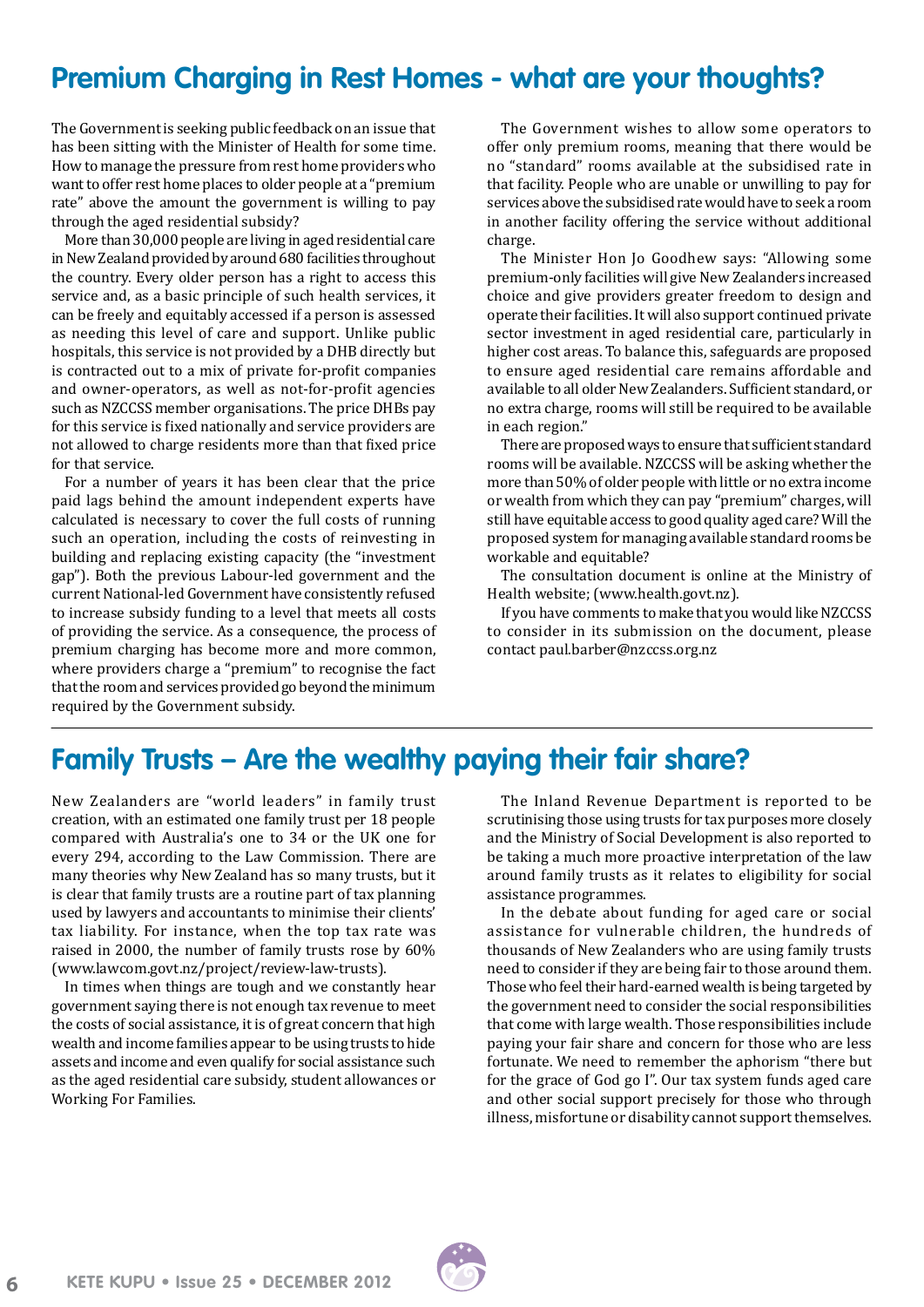### **Challenging Inequality in Aged Care – Pay Equity Legal Action**

At the same time that hundreds of thousands of New Zealanders are busy managing their wealth in family trusts away from the scrutiny of the tax authorities, hundreds of thousands of workers and their families are struggling to get by on incomes at or barely above the minimum wage.

Legal action is being taken by the Service and Food Workers Union (SFWU) against employers in the home support sector and in the aged residential care sector. The first case arises out of the work of the Human Rights Commission inquiry into equal employment opportunity in aged care. The report of the inquiry and a legal opinion obtained by the HRC suggests that travel time between clients for home support workers constitutes work time according to the Minimum Wage Act and should be paid at least the minimum wage.

In the second case, a rest home worker is taking action against her employer in the Employment Court under the Equal Pay Act. The SFWU argue that the that the aged care sector workforce, almost all of whom are female, are not treated equitably under the act and are not paid at the same level as male workers with similar skills performing similar work.

While it is not appropriate to comment on the details of the specific cases, the NZ Home Health Association has made it clear that home support travel time is not funded by the Ministry of Health or District Health Boards, and ACC reimburses travel time at only half the minimum wage rate. Prices paid by DHBs for home support services vary considerably around the country and are based on funding models that do not allow for travel time and assume very low wage rates for caregiver staff.

In the rest home worker case, the union is drawing inspiration from the success of the disability support workers sleepover case that was recently resolved. They argue that the Government cannot justify underpayment with by arguing that there is not the money to pay people fairly.

Any resolution of the pay equity situation will have to include a willingness from Government to fund appropriate pay rates. It is time for the Government to step up and work with employers and unions to find a path towards fair pay in the sector. NZCCSS is actively supporting work across the sector aimed at achieving agreement on such a path to pay equity.

### **Legislation and Submissions**

#### **Vulnerable Workers legislation Changes Proposed**

Changes are planned by the Government to legislation protecting vulnerable workers under the Employment Relations Act 2000. Changes are planned to Part 6A that deals with the service industries such as cleaning, catering, orderly and laundry industries. This part of the law protects transferring employees' entitlements and information to the new employer when an existing contract is taken over by another company. The Government intends to exempt small to medium sized businesses (those with up to 20 employees).

This legislation gives important protection to vulnerable workers, including those employed in the aged care sector. Capital and Coast DHB re-tendered its home support services in 2011 and the transition to new contracts included taking on all existing staff with their current conditions and entitlements, as required by the legislation. NZCCSS will be looking closely at the proposed legislation and how it affects aged care sector employers and their employees as well as vulnerable workers generally: [www.beehive.govt.nz/release/changes-part-6a-approved](http://www.beehive.govt.nz/release/changes-part-6a-approved-cabinet)[cabinet.](http://www.beehive.govt.nz/release/changes-part-6a-approved-cabinet)

#### **Premium Charging in aged residential care consultation due**

15th February2012 (see article on p.6)

#### **Education (Breakfast and Lunch Programmes in Schools) Amendment Bill.**

First reading due 13th February (see article p.3)

#### **2013 Events, Training and Conferences Precarious Work and the Living Wage in our**

#### **Communities**

14 – 15th February 2013, AUT Business School, Auckland www.livingwagenz.org.nz/events.php#event3

**"Squeeze, stretch and flex: Home & community 2013" NZ Home Health Association Conference 2013** 11 – 12th April 2013, Rendezvous hotel Auckland www.nzhha.org.nz/conference/

#### **Welcome...**

to Sharee Eden, new team member at the NZCCSS Secretariat. Sharee has taken on the Kaiawhina Whakahaere Administrator role since November and she is helping us get organised. She is first point of contact for enquiries admin@nzccss.org.nz